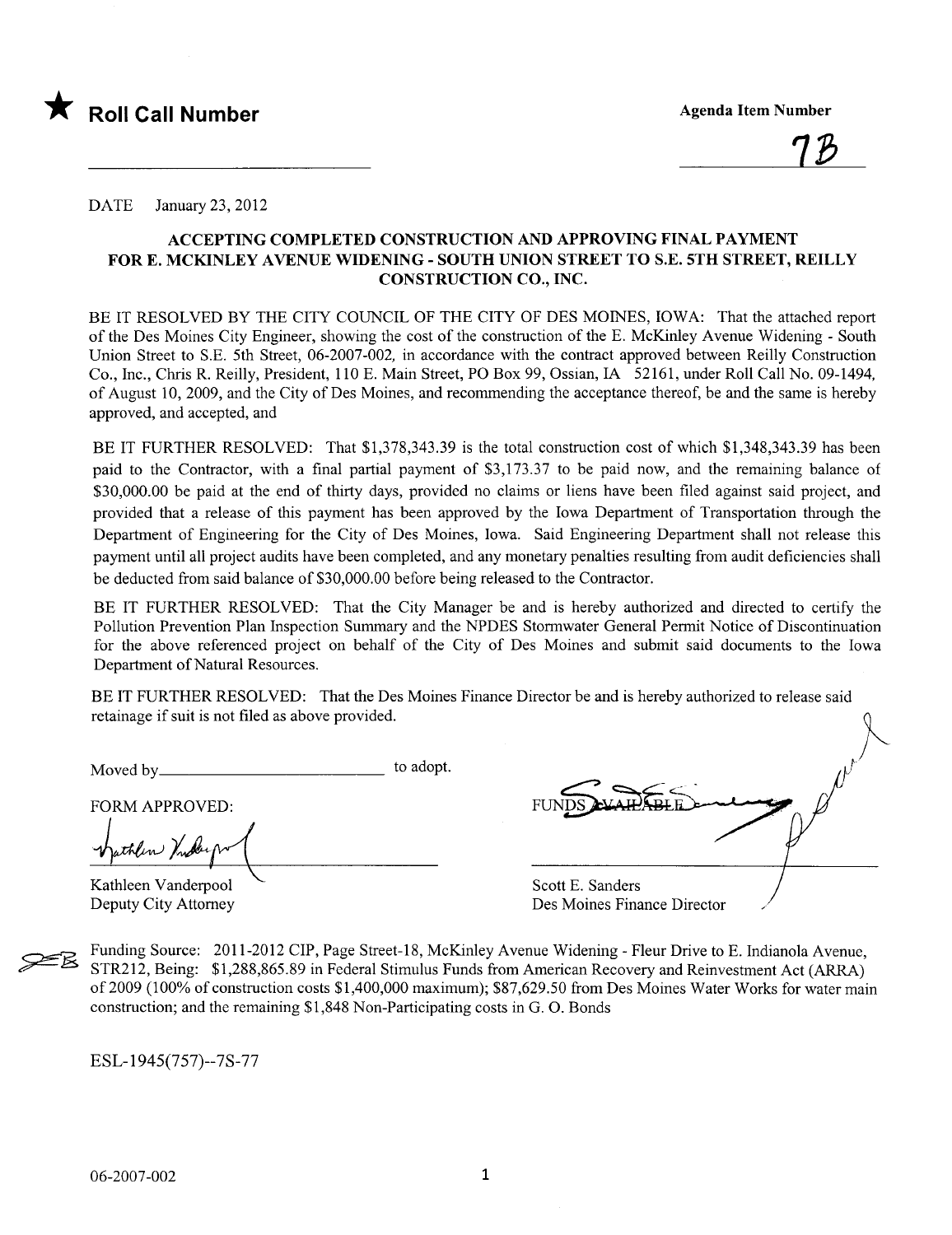



DATE January 23, 2012

| <b>COUNCIL ACTION</b> | <b>YEAS</b> | <b>NAYS</b> | <b>PASS</b> | <b>ABSENT</b>   |
|-----------------------|-------------|-------------|-------------|-----------------|
| <b>COWNIE</b>         |             |             |             |                 |
| <b>COLEMAN</b>        |             |             |             |                 |
| <b>GRIESS</b>         |             |             |             |                 |
| <b>HENSLEY</b>        |             |             |             |                 |
| <b>MAHAFFEY</b>       |             |             |             |                 |
| <b>MEYER</b>          |             |             |             |                 |
| <b>MOORE</b>          |             |             |             |                 |
| <b>TOTAL</b>          |             |             |             |                 |
| <b>MOTION CARRIED</b> |             |             |             | <b>APPROVED</b> |

#### **CERTIFICATE**

I, DIANE RAUH, City Clerk of said City hereby certify that at a meeting of the City Council of said City of Des Moines, held on the above date, among other proceedings the above was adopted.

IN WITNESS WHEREOF, I have hereunto set my hand and affixed my seal the day and year first above written.

Mayor Gity Clerk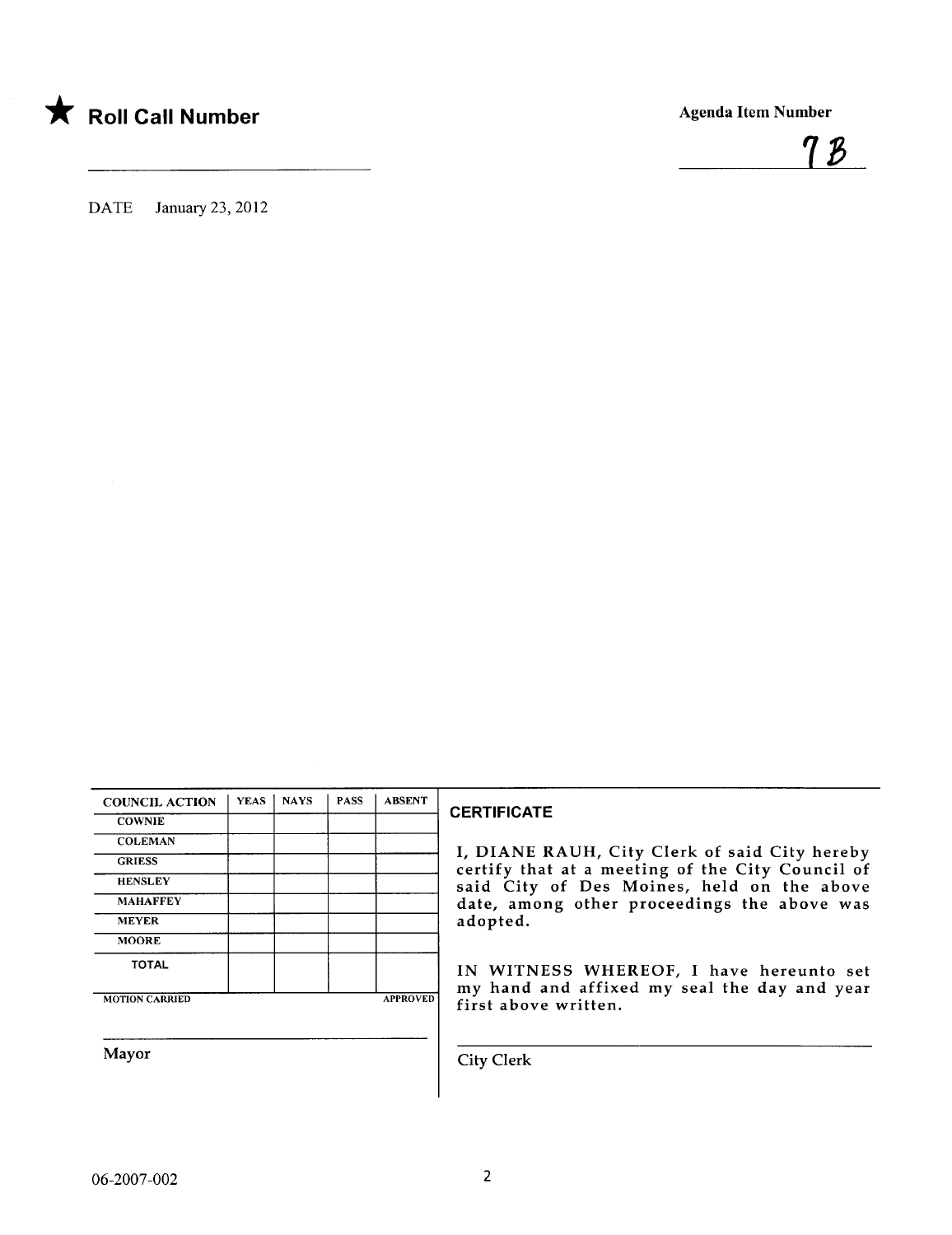

ACTIVITY I.D. 06-2007-002

Till ?002-833-r\*06\2007\092\Qrawn*gs\Loc\_Map\*062007082\_Lmap\_2.dgn 19-FEB-2009 11:15* 

18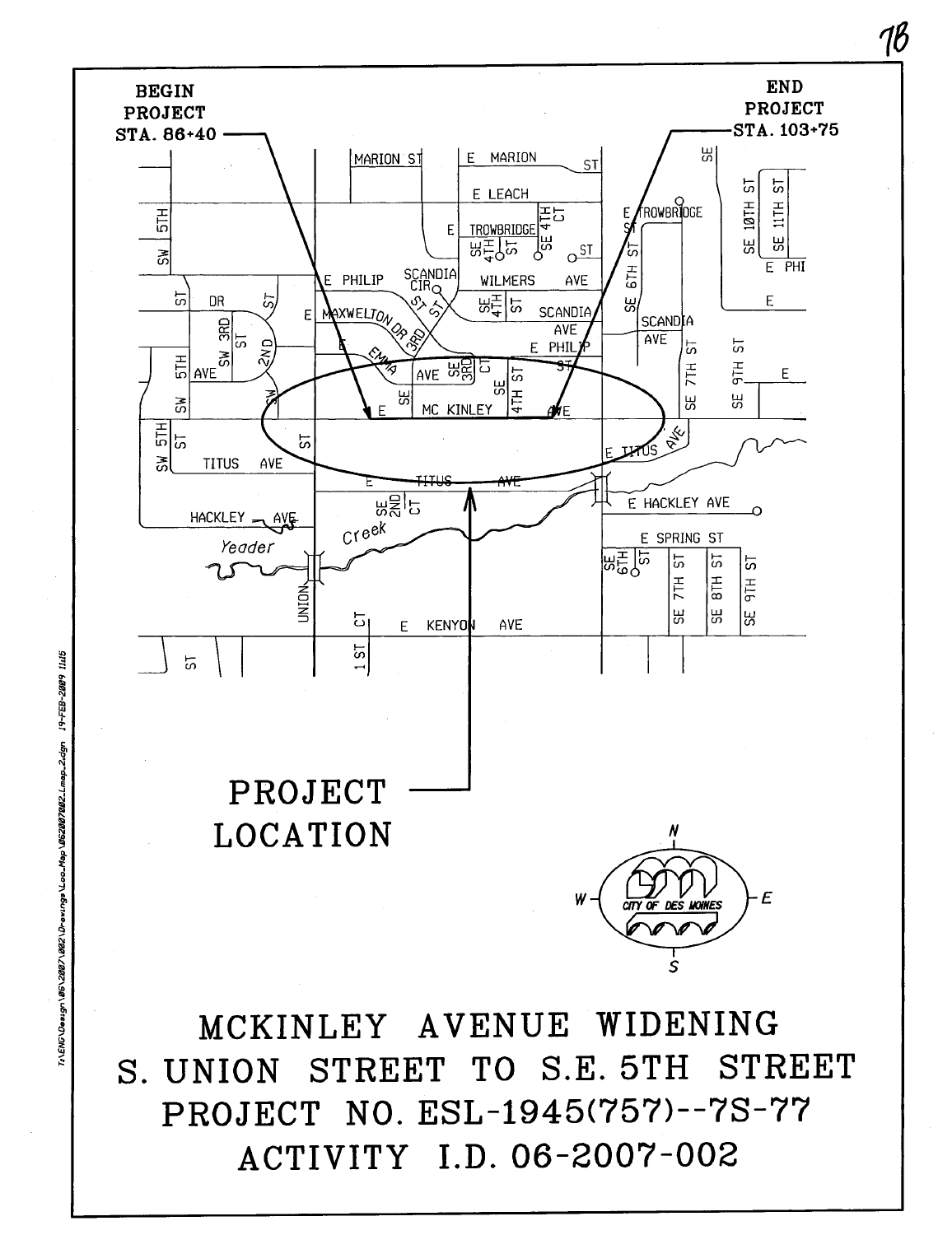

## PROJECT SUMMARY

# E. McKinley Avenue Widening - South Union Street to S.E. 5th Street

### Activity ID 06-2007-002

On August 10,2009, under Roll Call No. 09-1494, the Council awarded the contract for the above improvements to Reily Construction Co., Inc., in the amount of \$1,383,942.00. Tabulated below is a history of project change orders.

| Change<br>Order No.     | <b>Initiated By</b> | <b>Description</b>                                                                                                      | <b>Amount</b> |
|-------------------------|---------------------|-------------------------------------------------------------------------------------------------------------------------|---------------|
| 1                       | Engineering         | 9/1/2009<br>Developmental Specifications for Storm Sewer                                                                | \$0.00        |
| $\mathbf{2}$            | Engineering         | 12/23/2009<br>Epoxy coated steel in intakes                                                                             | \$982.68      |
| 3                       | Engineering         | 3/10/2010<br>12" water main extension to Sta. 82+87.                                                                    | \$12,190.20   |
| $\overline{\mathbf{4}}$ | Regulator           | 4/23/2010<br>Tpye II barricade for pedestrian path closure                                                              | \$3,673.98    |
| 5                       | Engineering         | 5/4/2010<br>12" water main relocated to south parking, Des Moines<br>Water Works portion.                               | \$(12,820.00) |
| 6                       | Engineering         | 5/4/2010<br>12" water main relocated to south parking, City share.                                                      | \$(14,531.20) |
| $\tau$                  | Engineering         | 5/27/2010<br><b>Additional CD Baskets</b>                                                                               | \$4,902.04    |
| 8                       | Engineering         | 7/28/2010<br>72" M-B manhole purchase                                                                                   | \$1,848.00    |
| 9                       | Contractor          | 11/15/2010<br>Swale outlet and culvert plugs                                                                            | \$9,221.17    |
| 10                      | Engineering         | 1/25/2011<br>Hydro mulch, cold weather concrete, and protection for<br>paving.                                          | \$4,049.87    |
| 11                      | Engineering         | 5/25/2011<br>Establish items for pavement coring, PCC thickness<br>incentive, and PCC pavement smoothness disincentive. | \$11,869.50   |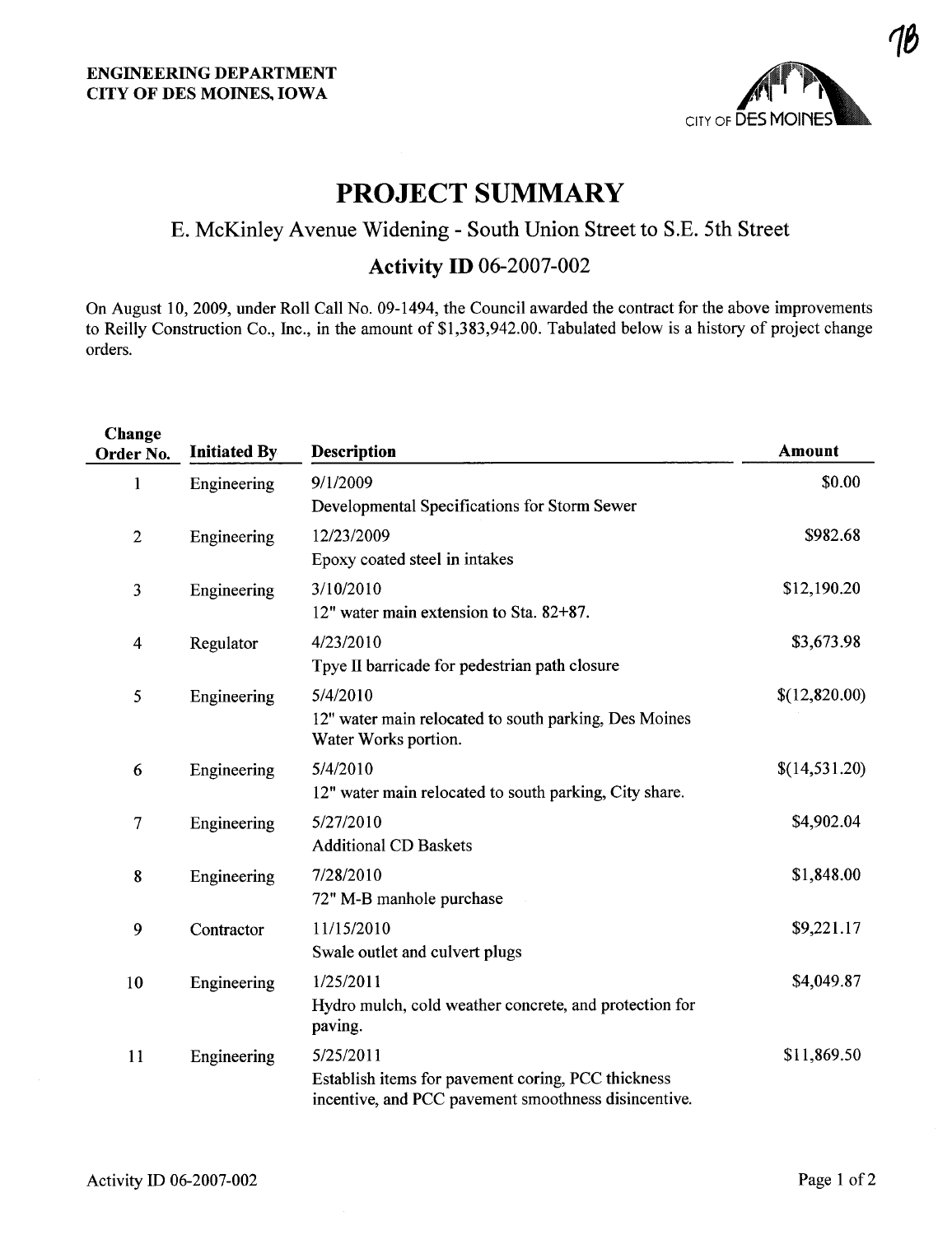| 12 | Engineering | 1/13/2012<br>Adjust contract quantities to final asbuilt quantities. | \$(26,984.85)  |
|----|-------------|----------------------------------------------------------------------|----------------|
|    |             | <b>Original Contract Amount</b>                                      | \$1,383,942.00 |
|    |             | <b>Total Change Orders</b>                                           | \$(5,598.61)   |
|    |             | <b>Percent of Change Orders to Original Contract</b>                 | $(0.40)\%$     |
|    |             | <b>Total Contract Amount</b>                                         | \$1,378,343.39 |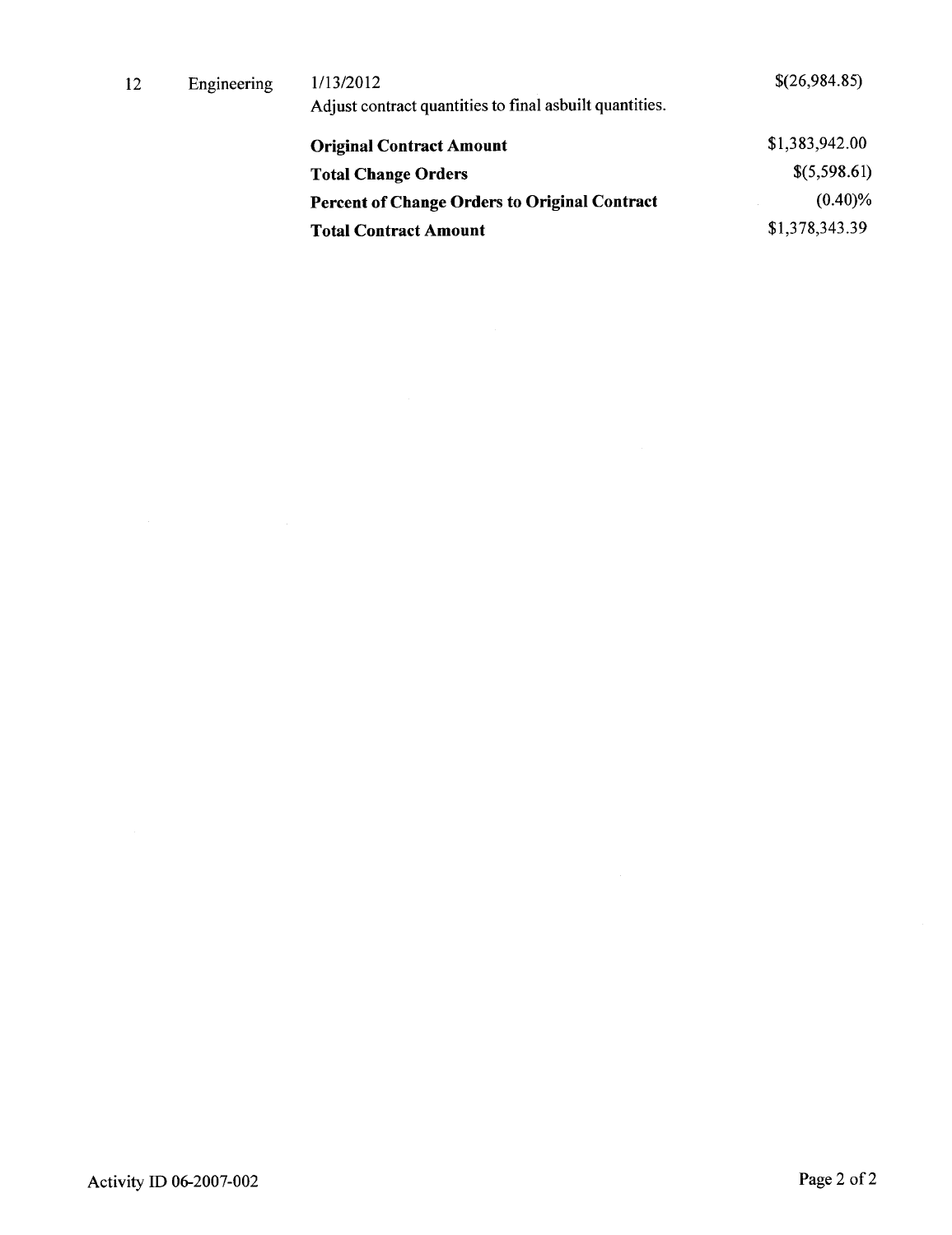January 23,2012



1ß

#### CERTIFICATION OF COMPLETION

#### AGENDA HEADING:

Accepting completed construction and approving final payment for the E. McKinley Avenue Widening - South Union Street to S.E. 5th Street, Reilly Construction Co., Inc.

#### SYNOPSIS:

Approve the Engineer's Certification of Completion, accept construction of said improvement, and authorize final payment to the contractor.

#### FISCAL IMPACT:

Amount: \$1,378,343.39 As-Built Contract Cost

Funding Source: 2011-2012 CIP, Page Street-18, McKinley Avenue Widening - Fleur Drive to E. Indianola Avenue, STR212, Being: \$1,288,865.89 in Federal Stimulus Funds from American Recovery and Reinvestment Act (ARRA) of 2009 (100% of construction costs \$1,400,000 maximum); \$87,629.50 from Des Moines Water Works for water main construction; and the remaining \$1,848 Non-Participating costs in G. O. Bonds

#### CERTIFICATION OF COMPLETION:

On August 10,2009, under Roll Call No. 09-1494, the City Council awarded a contract to Reily Construction Co., Inc., Chris R. Reilly, President, 110 E. Main Street, PO Box 99, Ossian, IA 52161 for the construction of the following improvement:

E. McKinley Avenue Widening - South Union Street to S.E. 5th Street, 06-2007-002

The improvement includes widening and reconstruction ofE. McKinley Avenue with 1O-inch thick full-depth portland cement concrete; together with pavement removal, excavation, water main construction, storm drainage, subdrain, subbase placement, driveways, sidewalks, sodding, and miscellaneous associated work including cleanup; in accordance with the contract documents, including Plan File Nos. 497-045/128, on E. McKinley Avenue between South Union Street and S.E. 5th Street, Des Moines, Iowa.

I hereby certify that the construction of said E. McKinley Avenue Widening - South Union Street to S.E. 5th Street, Activity ID 06-2007-002, has been completed in substantial compliance with the terms of said contract, and I hereby recommend that the work be accepted. The work commenced on April 5,2010, and was completed on January 18,2012.

 $\mathbf{1}$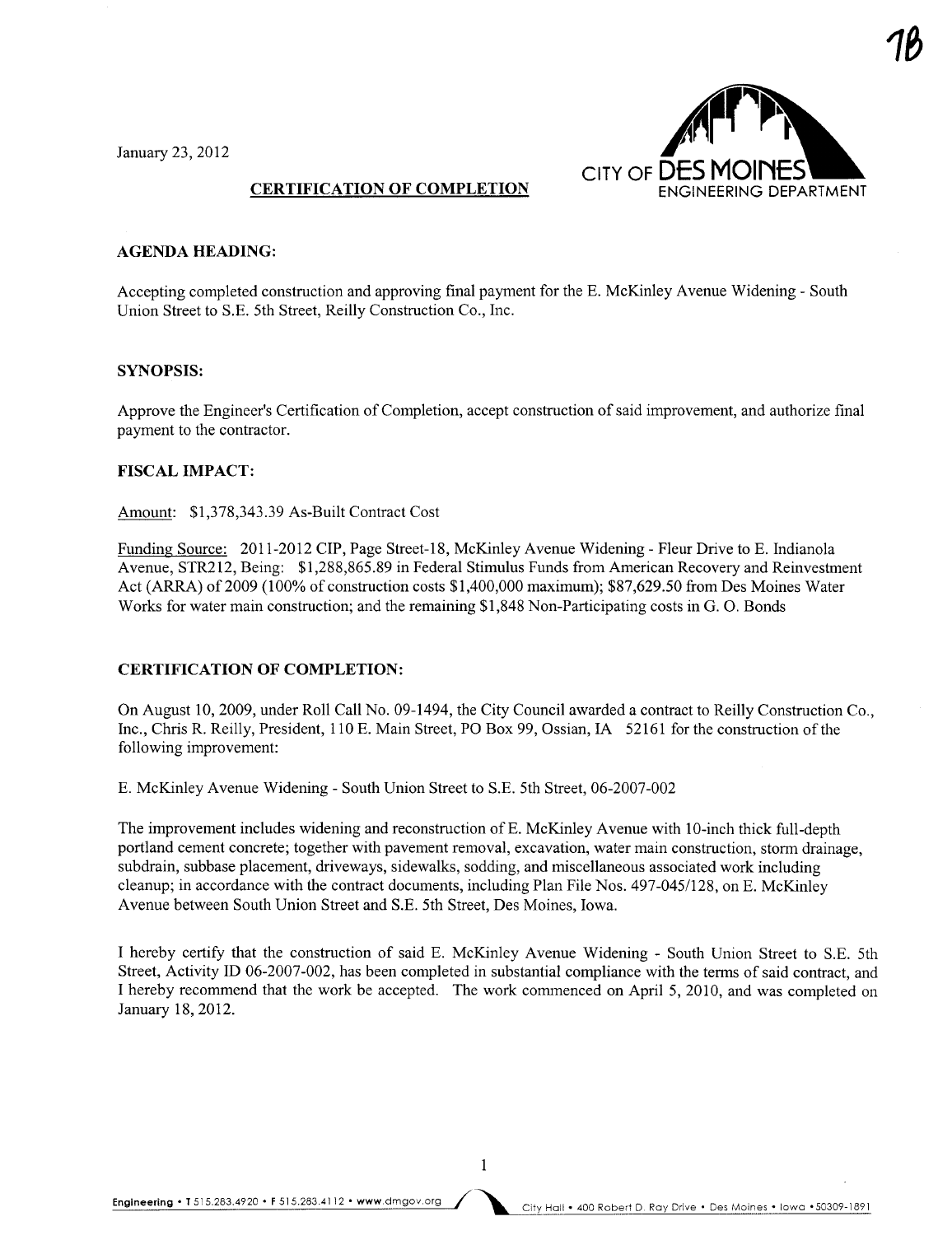I further certify that \$1,378,343.39 is the total construction cost of which \$1,348,343.39 has been paid to the Contractor, with a final partial payment of \$3,173.37 to be paid now, and the remaining balance of \$30,000.00 be paid at the end of thirty days, provided no claims or liens have been filed against said project, and provided that a release of this payment has been approved by the Iowa Department of Transportation through the Department of Engineering for the City of Des Moines, Iowa. Said Engineering Department shall not release this payment until all project audits have been completed, and any monetary penalties resulting from audit deficiencies shall be deducted from said balance of \$30,000.00 before being released to the Contractor. The amount of completed work is shown on the attached Estimate of Construction Completed.

al EBrever

Jeb E. Brewer, P.E. Des Moines City Engineer

2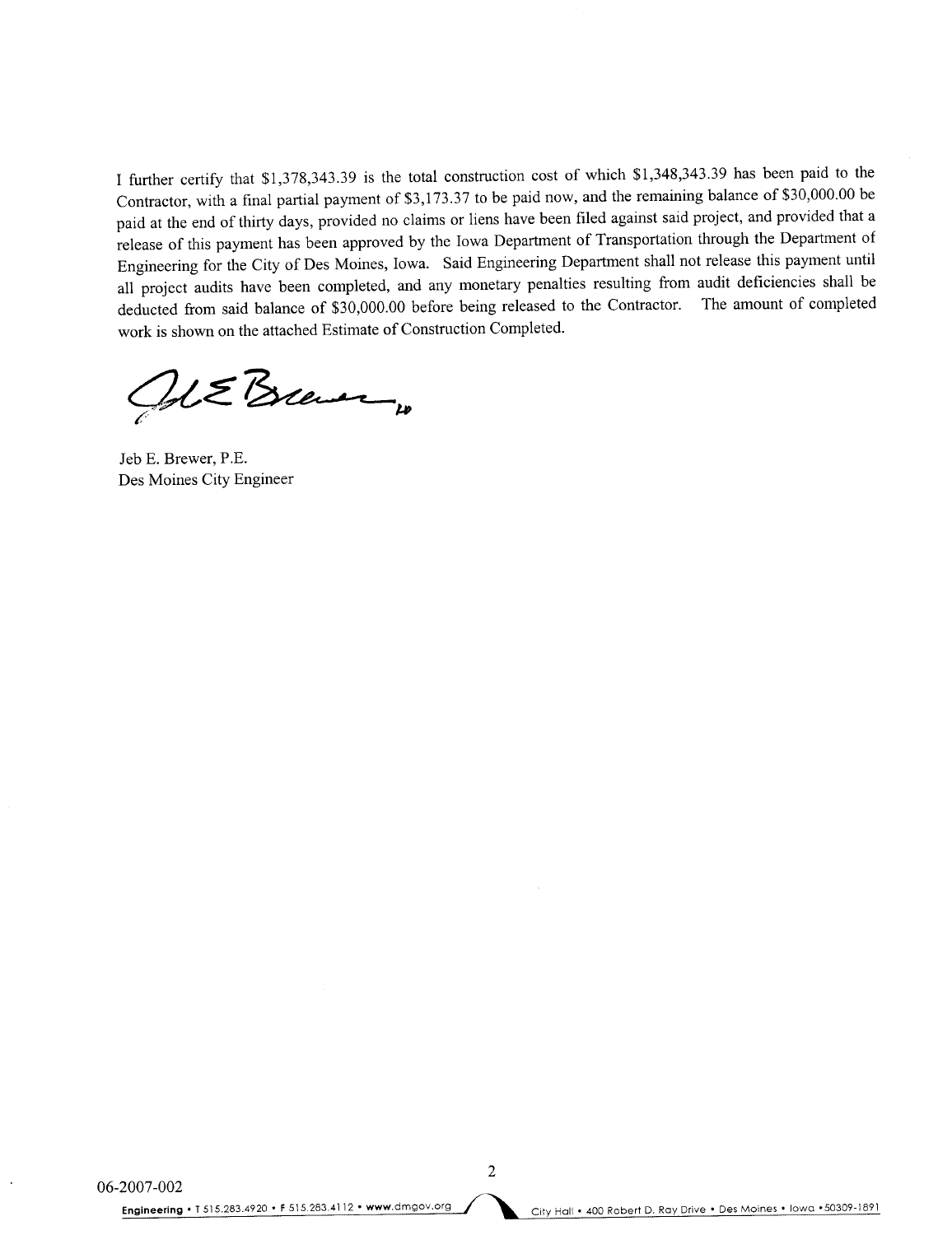ENGINEERING DEPARTMENT ENGINEERING DEPARTMENT CITY OF DES MOINES, IOWA CITY OF DES MOINES, IOWA

 $\hat{\boldsymbol{\beta}}$  $\bar{\beta}$ 

~

CITY OF DES MOINES

CITY OF DES MOINES

# ESTIMATE OF CONSTRUCTION COMPLETED ESTIMATE OF CONSTRUCTION COMPLETED **FROM 6/1/2011 ТО 12/01/11** FROM 6/1/2011 TO 12/01/11

FINAL PAYMENT (PARTIAL PAYMENT NO. 12) FINAL PAYMENT (PARTIAL PA YMENT NO. 12)

PROJECT: S.E. MCKINLEY AVE. WIDENING-SOUTH UNION ST. TO S.E. STH ST. PROJECT: S.E. McKINLEY AVE. WIDENING-SOUTH UNION ST. TO S.E. 5TH ST. CONTRACTOR: REILLY CONSTRUCTION CO., INC.

CONTRACTOR: REILLY CONSTRUCTION CO., INC.

Proj No: ESL-1945(757)--7S-77 Activity ID: 06-2007-002 Date: 12/01/11 Proj No: ESL-1945(757)--7S-77 Activity ID: 06-2007-002 Date: 12/01/11

|                   |                                                                    |              |                  | <b>UNITS</b>      |                               |                   |              |
|-------------------|--------------------------------------------------------------------|--------------|------------------|-------------------|-------------------------------|-------------------|--------------|
| LINE NO.          | DESCRIPTION                                                        | <b>UNIT</b>  | <b>ESTIMATED</b> | <b>AUTHORIZED</b> | <b>CONSTRUCTED</b><br>TO DATE | <b>UNIT PRICE</b> | TOTAL AMOUNT |
|                   | Clearing and Grubbing                                              | ACRE         | 0.360            | 0.360             | 0.360                         | \$10,000.00       | \$3,600.00   |
| $\mathbf{\Omega}$ | Clearing and Grubbing                                              | UNIT         | 69.500           | 57,800            | 57.800                        | \$15.00           | \$867.00     |
| $\mathbf{r}$      | Excavation, Class 13, Roadway and Borrow                           | <b>Z</b>     | 9,745.000        | 9,745.000         | 9,745.000                     | \$6.15            | \$59,931.75  |
| 4                 | Topsoil, Strip, Salvage and Spread                                 | č            | 1,000.000        | 1.000.000         | 1,000.000                     | \$10.25           | \$10,250.00  |
| 5                 | Modified Subbase                                                   | ζX           | 4,775.000        | 4,788.050         | 4,788.050                     | \$35.50           | \$169,975.77 |
| $\bullet$         | Shoulder Finishing, Earth                                          | <b>STA</b>   | 28.000           | 28.000            | 28.000                        | \$390.00          | \$10,920.00  |
| $\overline{ }$    | Relocation of Mail Boxes                                           | EACH         | 16.000           | 15.000            | 15.000                        | \$100.00          | \$1,500.00   |
| ∞                 | Pavement Scarification                                             | ΣŠ           | 25.000           | 0.000             |                               | \$140.00          | \$0.00       |
| $\circ$           | PCC Pavement, Cl C Cl 3, 10"                                       | SS           | 8,264.000        | 8,295.090         | 8,295.090                     | \$47.50           | \$394,016.77 |
| $\Xi$             | HMA Mixture, Commercial Mix (Includes Asphalt Binder), As Per plan | <b>NOL</b>   | 150.000          | 4.000             | 4.000                         | \$200.00          | \$800.00     |
| $\overline{1}$    | Granular Surfacing on Road, Class A Crushed Stone                  | <b>TON</b>   | 175.000          | 920.380           | 920.380                       | \$18.50           | \$17,027.03  |
| $\overline{2}$    | .48"<br>Manhole, Sanitary Sewer, SW-301                            | EACH         | 1.000            | 1.000             | 1.000                         | \$3,200.00        | \$3,200.00   |
| 13                | Manhole, Storm Sewer, SW-401, 48"                                  | EACH         | 2.000            | 3.000             | 3.000                         | \$3,800.00        | \$11,400.00  |
| $\overline{1}$    | Manhole, Storm Sewer, SW-401, 60"                                  | <b>EACH</b>  | 2.000            | 2.000             | 2.000                         | \$5,000.00        | \$10,000.00  |
| $\overline{15}$   | Intake, SW-505                                                     | <b>EACH</b>  | 12.000           | 12.000            | 12.000                        | \$4,300.00        | \$51,600.00  |
| $\frac{8}{16}$    | Intake, SW-506                                                     | <b>EACH</b>  | 4.000            | 4.000             | 4.000                         | \$5,750.00        | \$23,000.00  |
| $\overline{17}$   | Subdrain, Longitudinal, 4 In. Dia.                                 | Ë            | 2,847.000        | 3,600.000         | 3,600.000                     | \$13.75           | \$49,500.00  |
| $\frac{8}{10}$    | Subdrain Outlet, (RF-19C)                                          | <b>EACH</b>  | 36.000           | 34.000            | 34.000                        | \$150.00          | \$5,100.00   |
| $\overline{19}$   | Intake, Type M-B, 72"                                              | <b>EACH</b>  | 1.000            | 0.000             |                               | \$7,250.00        | \$0.00       |
| 20                | Sewer Pipe, Corrugated Metal Storm, 8 In.                          | Ë            | 35.000           | 18.000            | 18.000                        | \$29.00           | \$522.00     |
| $\overline{z}$    | Remove Storm Sewer Pipe Less Than or Equal to 36 In.               | H            | 376.000          | 351.500           | 351.500                       | \$14.00           | \$4,921.00   |
| 22                | Sewer Pipe, 2000D Storm, 15 In. Dia.                               | Ë            | 941.000          | 984.000           | 984.000                       | \$33.50           | \$32,964.00  |
| 23                | Sewer Pipe, 2000D Storm, 18 In. Dia.                               | $\mathbb{H}$ | 148.000          | 148.000           | 148.000                       | \$37.00           | \$5,476.00   |
| $\frac{24}{3}$    | Sewer Pipe, 2000D Storm, 42 In. Dia.                               | Ë            | 6.000            | 6.000             | 6.000                         | \$135.00          | \$810.00     |
| 25                | Sewer Pipe, Plastic Sanitary, 8 in. Dia.                           | H            | 85.000           | 103.500           | 103.500                       | \$40.00           | \$4,140.00   |
| 26                | Engineering Fabric                                                 | $_{\rm SS}$  | 9,600.000        | 9,576.100         | 9,576.100                     | \$2.25            | \$21,546.22  |
| 27                | Revetment, Class D                                                 | TON          | 100.000          | 97.930            | 97.930                        | \$50.00           | \$4,896.50   |
| 28                | Removal of Pavement                                                | $_{\rm SS}$  | 4,860.000        | 5,032.660         | 5,032.660                     | \$6.00            | \$30,195.96  |
| 29                | Removal of Intakes and Utility Accesses                            | EACH         | 10.000           | 10.000            | 10.000                        | \$400.00          | \$4,000.00   |
|                   |                                                                    |              |                  |                   |                               |                   | I,           |

Page 10f4

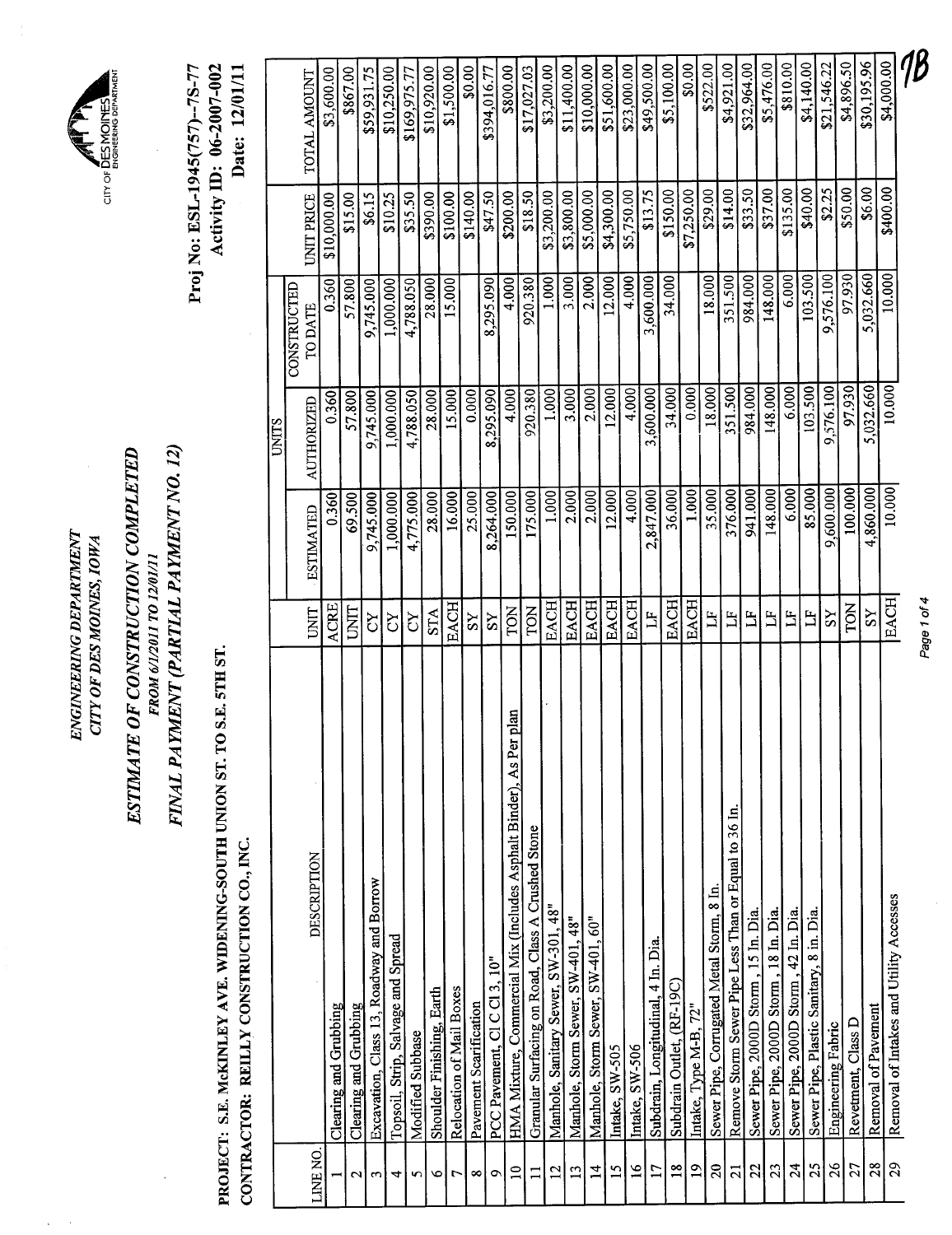|                               |                                                                         |                         |                  | UNITS      |                        |                              |              |
|-------------------------------|-------------------------------------------------------------------------|-------------------------|------------------|------------|------------------------|------------------------------|--------------|
|                               | DESCRIPTION                                                             | <b>UNIT</b>             | <b>ESTIMATED</b> | AUTHORIZED | CONSTRUCTED<br>TO DATE | UNIT PRICE                   | TOTAL AMOUNT |
| <b>INENO</b><br>$\mathbf{50}$ | Removal of Sidewalk                                                     | $_{\rm SS}$             | 660.000          | 660.000    | 660.000                | \$6.00                       | \$3,960.00   |
| $\overline{31}$               | Sidewalk, P.C. Concrete, 4 In                                           | SS                      | 2,100.000        | 1,688.600  | 1,688.600              | \$26.50                      | \$44,747.90  |
| 32                            | Sidewalk, P.C. Concrete, 6 In.                                          | SS                      | 65.000           | 77.040     | 77.040                 | \$30.00                      | \$2,311.20   |
| 33                            | Detectable Warnings for Curb Ramps                                      | 55                      | 96,000           | 112.000    | 112.000                | \$35.00                      | \$3,920.00   |
| 34                            | Curb and Gutter, P. C. Concrete, As Per Plan                            | $\mathbf{L}$            | 27.000           | 28.400     | 28.400                 | \$38.00                      | \$1,079.20   |
| 35                            | Driveway, P.C. Concrete, 7 In.                                          | $\overline{S}$          | 1,800.000        | 2,173.930  | 2,173.930              | \$35.00                      | \$76,087.55  |
| 36                            | Removal of Paved Driveway                                               | SS                      | ,800.000         | 1,798.380  | 1,798.380              | \$6.00                       | \$10,790.28  |
| 57                            | Safety Closure                                                          | <b>EACH</b>             | 10.000           | 6.000      | 6.000                  | \$150.00                     | \$900.00     |
| 38                            | Fence, Remove & Reinstall Chain Link, As Per Plan                       | $\overline{\mathbf{L}}$ | 20.000           | 16.000     | 16.000                 | \$35.20                      | \$563.20     |
| 39                            | Traffic Signalization Interconnect                                      | S <sub>1</sub>          | 1.000            | 1.000      | 1.000                  | \$14,068.00                  | \$14,068.00  |
| $\overline{4}$                | Painted Pavement Marking, Waterborne/Solvent                            | <b>STA</b>              | 110.000          | 88.170     | 88.170                 | \$42.50                      | \$3,747.23   |
| $\overline{4}$                | Painted Symbols and Legends, Waterborne/Solvent                         | <b>EACH</b>             | 10.000           | 16.000     | 16.000                 | \$100.00                     | \$1,600.00   |
| 42                            | Traffic Control                                                         | 21                      | 1.000            | 1.000      | 1.000                  | \$8,796.00                   | \$8,796.00   |
| 43                            | Mobilization                                                            | $ S_1 $                 | 1.000            | 1.000      | 1.000                  | \$40,000.00                  | \$40,000.00  |
| $\frac{4}{4}$                 | Fire Hydrant Assembly                                                   | <b>EACH</b>             | 6.000            | 6.000      | 6.000                  | \$3,400.00                   | \$20,400.00  |
| 45                            | RMVL of Fire Hydrant                                                    | EACH                    | 4.000            | 3.000      | 3.000                  | \$500.00                     | \$1,500.00   |
| $\frac{4}{6}$                 | Water Main, 8" Dia. PVC                                                 | $\mathbf{L}$            | 100.000          | 168.600    | 168.600                | \$20.00                      | \$3,372.00   |
| 47                            | Water Main, 12" Dia. PVC                                                | $\mathbb{H}$            | ,902.000         | 1,641.500  | ,641.500               | \$29.00                      | \$47,603.50  |
| 48                            | Water Main Fittings                                                     | B                       | 226.000          | ,284.000   | 1,284.000              | \$6.00                       | \$7,704.00   |
| $\frac{6}{7}$                 | Water Valve, Gate Mechanical Joint 8"                                   | <b>EACH</b>             | 3.000            | 3.000      | 3.000                  | \$950.00                     | \$2,850.00   |
| $50\,$                        | Water Valve, Gate Mechanical Joint 12"                                  | <b>EACH</b>             | 3.000            | 3.000      | 3.000                  | \$1,400.00                   | \$4,200.00   |
| 51                            | 1" Water Service Line with New Stop Box, Opposite Side                  | <b>EACH</b>             | 12.000           | 21.000     | 21.000                 | \$1,500.00                   | \$31,500.00  |
| 52                            | 1" Water Service Line with New Stop Box, Same Side                      | <b>EACH</b>             | 11.000           | 2.000      | 2.000                  | \$850.00                     | 81,700.00    |
| 53                            | 1" Water Service Line with New Stop Box & Meter Pit, Opposite Side      | EACH                    | 2.000            | 0.000      |                        | \$3,500.00                   | \$0.00       |
| 54                            | 2" Water Service Line with New Stop Box, Opposite Side                  | <b>EACH</b>             | 4.000            | 1.000      | 1.000                  | \$2,200.00                   | \$2,200.00   |
| 55                            | 2" Water Service Line with New Stop Box, Same Side                      | <b>EACH</b>             | 1.000            | 5.000      | 5.000                  | \$1,000.00                   | \$5,000.00   |
| 56                            | 94+22<br>6" & 2" Water Service Line with New Valves, Same Side $@$ Sta. | EACH                    | 1.000            | 1.000      | 1.000                  | $\frac{$3,750.00}{\$750.00}$ | \$3,750.00   |
| 57                            | Chimney Seal                                                            | <b>EACH</b>             | 10.000           | 10.000     | 10.000                 |                              | \$7,500.00   |
| $58\,$                        | Connection to Existing Box Culvert                                      | <b>EACH</b>             | 1.000            | 1.000      | 1.000                  | \$3,000.00                   | 83,000.00    |
| 59                            | Major Utility Access Adjustment                                         | <b>EACH</b>             | 2.000            | 4.000      | 4.000                  | \$1,500.00                   | \$6,000.00   |
| $\mbox{S}$                    | Type A Casting                                                          | EACH                    | 5.000            | 5.000      | 5.000                  | \$250.00                     | \$1,250.00   |
| $\overline{6}$                | Type B Casting                                                          | <b>EACH</b>             | 5.000            | 5.000      | 5.000                  | \$450.00                     | \$2,250.00   |
| 62                            | Type F Casting                                                          | <b>EACH</b>             | 3.000            | 2.000      | 2.000                  | \$600.00                     | \$1,200.00   |
| 63                            | Water Service Cut at Main (3/4")                                        | <b>EACH</b>             | 2.000            | 0.000      |                        | \$750.00                     | \$0.00       |
| $\mathcal{L}$                 | Utility Access Drop Connection, 8" Dia.                                 | H                       | 15.000           | 2.000      | 12.000                 | \$400.00                     | \$4,800.00   |
| 65                            | Foundation Rock                                                         | TON                     | 75.000           | 0.000      |                        | \$50.00                      | \$0.00       |
| 89                            | Mulching                                                                | <b>ACRE</b>             | 1.000            | 0.000      |                        | \$700.00                     | \$0.00       |
| 67                            | Sodding                                                                 | SQ                      | 1,200.000        | 845.080    | 845.080                | \$24.90                      | \$21,042.49  |

 $\bar{\phantom{a}}$ 

Page 2 of 4 Page 2 of 4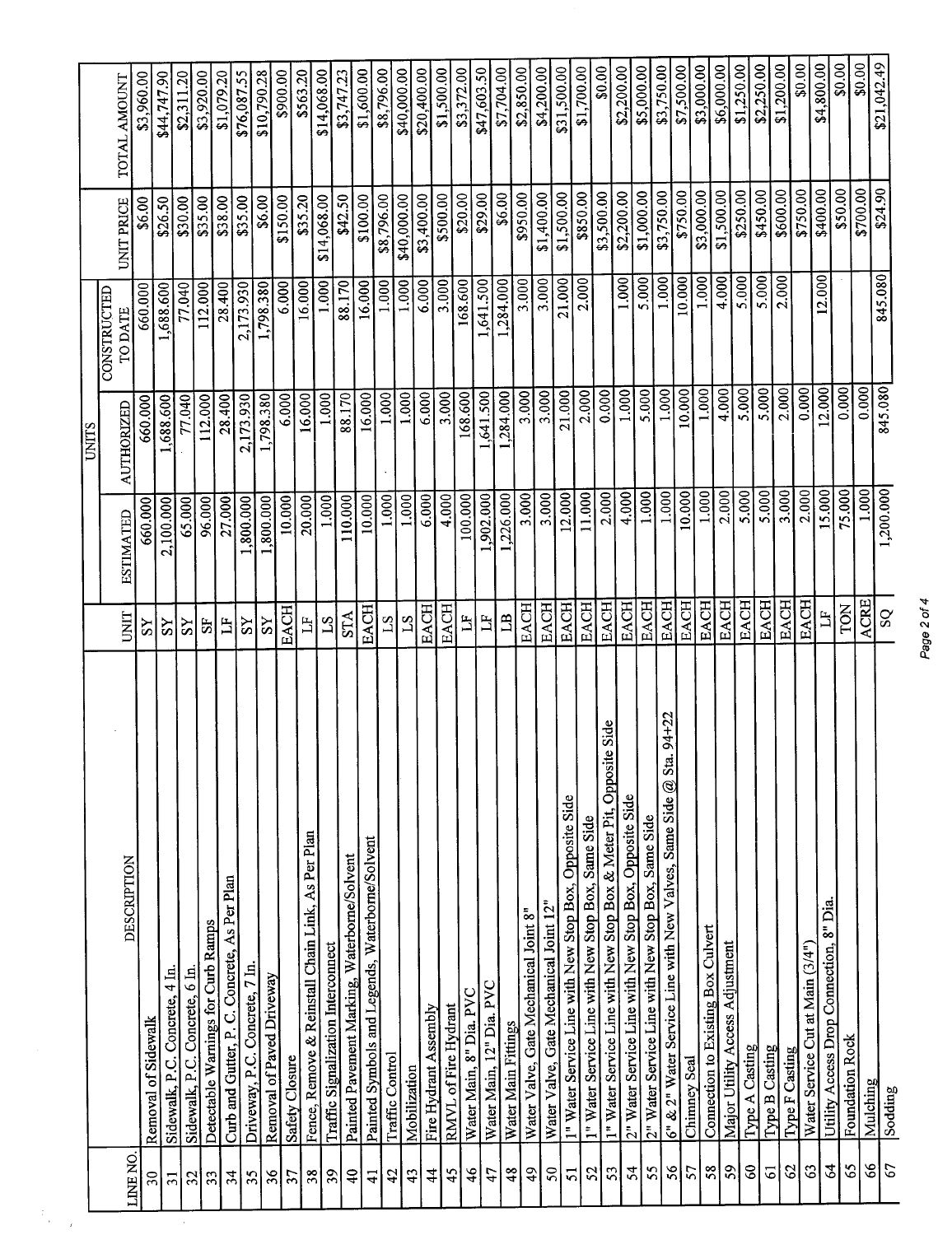|                                |                                                                             |                         |                  | <b>UNITS</b>      |                               |                   |              |
|--------------------------------|-----------------------------------------------------------------------------|-------------------------|------------------|-------------------|-------------------------------|-------------------|--------------|
|                                | DESCRIPTION                                                                 | UNIT                    | <b>ESTIMATED</b> | <b>AUTHORIZED</b> | <b>CONSTRUCTED</b><br>TO DATE | <b>UNIT PRICE</b> | TOTAL AMOUNT |
| LINE NO.                       |                                                                             | MGAL                    | 720.000          | 277.040           | 277.040                       | \$30.00           | \$8,311.20   |
| 68                             | Watering For Sod<br>Silt Fence                                              | 비                       | 2,000.000        | 3,189.000         | 3,189.000                     | \$1.91            | \$6,090.99   |
| $\mathcal{S}$<br>$\mathcal{L}$ | Removal of Silt Fence                                                       | $\overline{\mathbf{L}}$ | 2,000.000        | 2,687.000         | 2,687.000                     | \$0.50            | \$1,343.50   |
| $\overline{7}$                 | Trees, Northern Red Oak, 2" Dia.                                            | <b>EACH</b>             | 11.000           | 0.000             |                               | \$360.00          | \$0.00       |
| 8001                           | Epoxy coated steel in intakes                                               | $\overline{S1}$         |                  | 1.000             | 1.000                         | \$982.68          | \$982.68     |
| 8002                           | Type II Barricade for Pedestrian Path Closure                               | <b>EACH</b>             |                  | 6.000             | 6.000                         | \$612.33          | \$3,673.98   |
| 8003                           | Additional CD Baskets                                                       | $\overline{51}$         |                  | 1.000             | 1.000                         | \$4,902.04        | \$4,902.04   |
| 8004                           | 72" M-B manhole purchase                                                    | $^{21}$                 |                  | 1.000             | 1.000                         | \$1,848.00        | \$1,848.00   |
| 8005                           | Swale Outlet Pipe                                                           | $^{21}$                 |                  | 1.000             | 1.000                         | \$4,100.00        | \$4,100.00   |
| 8006                           | Place Culvert Plugs                                                         | $^{2}$                  |                  | 1,000             | 1.000                         | \$1,347.17        | \$1,347.17   |
| 8007                           | PCC Pipe Collar                                                             | <b>EACH</b>             |                  | 8.000             | 8.000                         | \$550.00          | \$4,400.00   |
| 8008                           | Sewer Pipe, 2000D Storm, 12 In. Dia.                                        | $\overline{\Xi}$        |                  | 13.000            | 13.000                        | \$33.00           | \$429.00     |
| 8009                           | Sewer Pipe, 2000D Storm, 24 In. Dia.                                        | $\mathbf{L}$            |                  | 14.000            | 14.000                        | \$42.50           | \$595.00     |
| 8010                           | Hydro Mulching                                                              | <b>ACRE</b>             |                  | 1.120             | 1.120                         | \$1,650.00        | \$1,848.00   |
|                                |                                                                             | SS                      |                  | 2,213.770         | 2,213.770                     | \$1.00            | \$2,213.77   |
| 8011                           | Cold Weather Protection                                                     | <b>ZQ</b>               |                  | 76.000            | 76.000                        | \$11.00           | \$836.00     |
| 8012                           | SuperSet Concrete                                                           | 51                      |                  | 1.000             | 1.000                         | \$1,100.00        | \$1,100.00   |
| 8013                           | Portland Cement Concrete Pavement Samples                                   | <b>EACH</b>             |                  | 1.000             | 1.000                         | \$11,269.50       | \$11,269.50  |
| 8014                           | Portland Cement Concrete Pavement Thickness, Incentive (By Schedule)        | <b>EACH</b>             |                  | 1.000             | 1.000                         | (3500.00)         | (3500.00)    |
| 8015                           | (By Schedule)<br>Portland Cement Concrete Pavement Smoothness, Disincentive |                         |                  |                   |                               |                   |              |
|                                |                                                                             |                         |                  |                   |                               |                   |              |
|                                |                                                                             |                         |                  |                   |                               |                   |              |
|                                |                                                                             |                         |                  |                   |                               |                   |              |
|                                |                                                                             |                         |                  |                   |                               |                   |              |
|                                |                                                                             |                         |                  |                   |                               |                   |              |
|                                |                                                                             |                         |                  |                   |                               |                   |              |
|                                |                                                                             |                         |                  |                   |                               |                   |              |
|                                |                                                                             |                         |                  |                   |                               |                   |              |
|                                |                                                                             |                         |                  |                   |                               |                   |              |
|                                |                                                                             |                         |                  |                   |                               |                   |              |
|                                |                                                                             |                         |                  |                   |                               |                   |              |
|                                |                                                                             |                         |                  |                   |                               |                   |              |
|                                |                                                                             |                         |                  |                   |                               |                   |              |
|                                |                                                                             |                         |                  |                   |                               |                   |              |
|                                |                                                                             |                         |                  |                   |                               |                   |              |